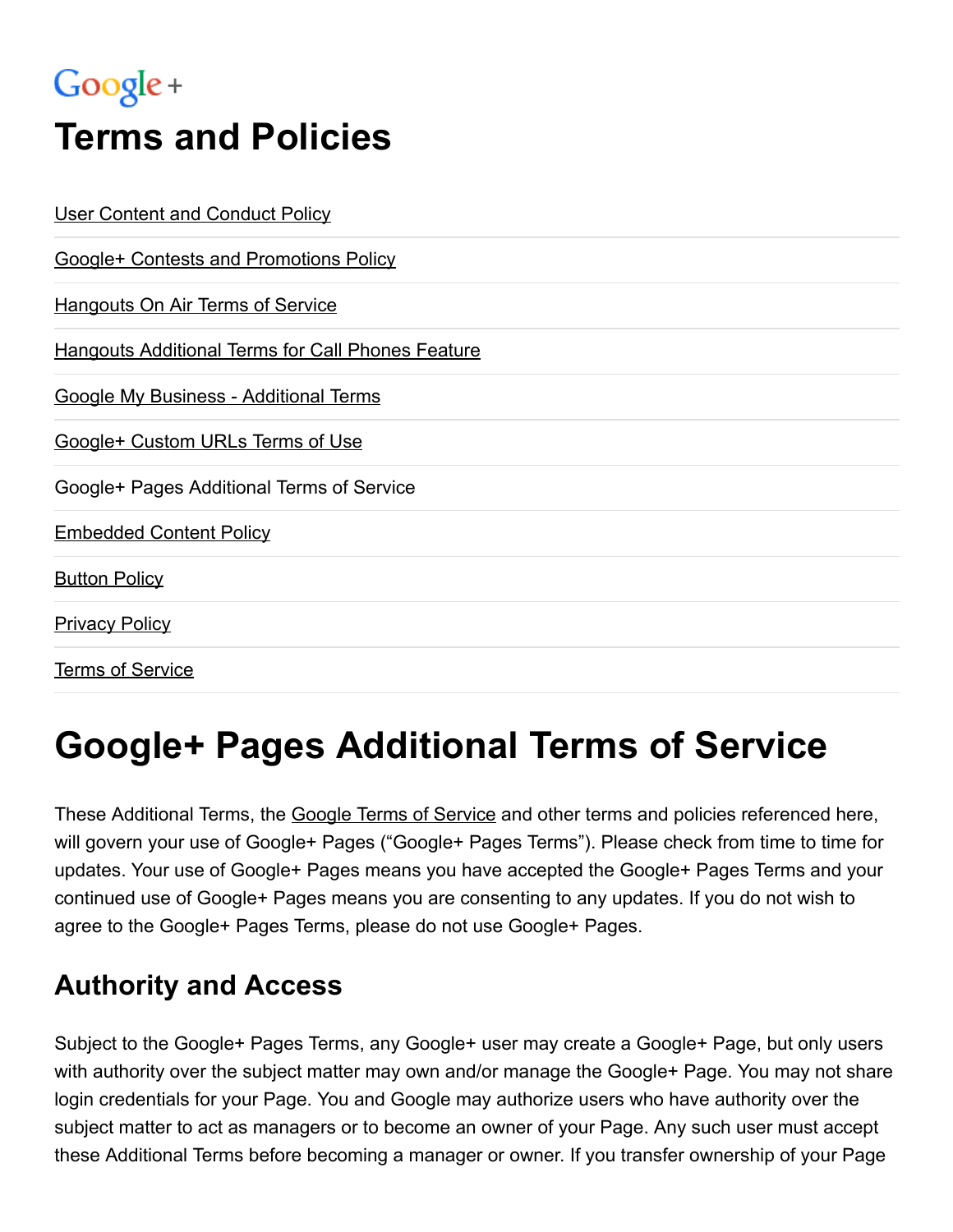you will no longer be able to take certain actions on the Page (for example, deleting a Page). Please see the Google+ Help Center for additional information on multiple managers, multiple owners and transferring ownership of your Google+ Page.

### **Content**

Text, images, or other content posted on Google+ Pages must comply with the Google+ User Content and Conduct Policy, which are [incorporated](https://www.google.com/+/policy/content.html) into the Google+ Pages Terms. As with Google+ profiles, your Google+ Page is public to the world. Google+ Pages are a type of Google+ profile, and each Google+ Page created has a separate Google Account associated with it. You may select appropriate restrictions (e.g. age categories) in the Google+ Pages user interface to limit interaction with your Google+ Pages by signed-in Google+ users. Google reserves the right to restrict the content on your Google+ Page at its discretion. Except as otherwise required by the Google+ Pages Terms, you may not include terms, conditions or non-Google provided technical restrictions on Google+ Pages.

### Data

Google's use of the information you provide is described in the [Privacy](https://www.google.com/policies/privacy/) Policy. You may not do anything to determine the identity of a visitor on your Google+ Page without the visitor's permission. Before collecting any information from a visitor, you must first obtain the visitor's express, prior consent, be clear that you (and not Google) are collecting the information and you must post a privacy policy that complies with applicable law.

### Contests, Applications and Ads

Any contests, sweepstakes, or similar promotion on your Google+ Page must also comply with the Google+ Pages Contest and [Promotion](https://www.google.com/+/policy/contestspolicy.html) Policies. You may post links to applications on Google+ Pages so long as the applications comply with the Google+ Platform [Development](https://developers.google.com/+/policies) Policies. You may not display third party advertising on your Google+ Page.

### Suspension and Termination

Google reserves the right to block or remove Google+ Pages that violate law, third party rights, the Google+ Pages Terms or if you are using Google+ Pages to violate or circumvent terms or policies for other Google products or services. Repeated violations of Google+ Pages Terms, may cause your Google+ account to be suspended or your entire Google account to be terminated, depending on the seriousness of the violation. Google may, without notice, remove your Google+ Pages if they are dormant for more than nine months.